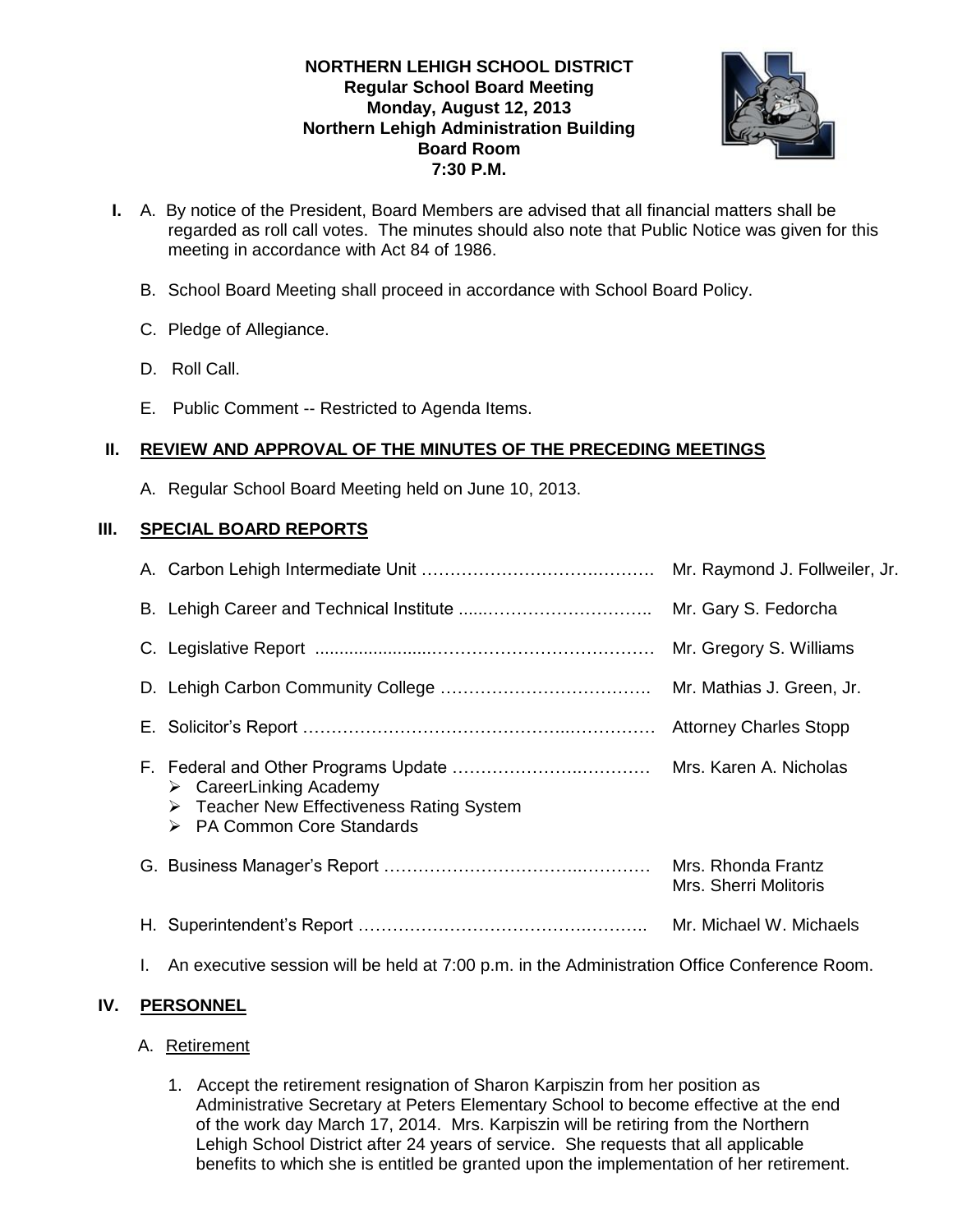- 2. Accept the retirement resignation of Audrey Snyder from her position as Administrative Secretary at Slatington Elementary School to become effective December 31, 2013. Mrs. Snyder will be retiring from the Northern Lehigh School District after 47 years of service. She requests that all applicable benefits to which she is entitled be granted upon the implementation of her retirement.
- 3. Accept the retirement resignation of Kathy Sue Tschudy from her position as Administrative Secretary to the Assistant Superintendent to become effective at the end of the work day October 16, 2013. Mrs. Tschudy will be retiring from the Northern Lehigh School District after 8 years of service. She requests that all applicable benefits to which she is entitled be granted upon the implementation of her retirement.
- 4. Accept the retirement resignation of Kim Williams from her position as Licensed Practical Nurse at Slatington Elementary School effective July 29, 2013. Mrs. Williams will be retiring from Northern Lehigh School District after 5 years of service.

## B. Resignation

- 1. Accept the resignation of Valerie Ambrose from her position as Sixth Grade Teacher at Slatington Elementary School effective June 19, 2013. Mrs. Ambrose will be relocating due to a job opportunity for her husband.
- 2. Accept the resignation of Lauren Keglovitz from her position as Spanish Teacher at the High School effective July 1, 2013. Ms. Keglovitz has accepted a position at another school district.

### C. Administrative Transfer

### 1. Instructional

| a. Amanda Beer<br>From:<br>To:<br>Salary:<br>Effective:  | 4 <sup>th</sup> Grade Teacher Slatington Elementary School<br>5 <sup>th</sup> Grade Teacher Slatington Elementary School<br>No change in salary<br>August 19, 2013                         |
|----------------------------------------------------------|--------------------------------------------------------------------------------------------------------------------------------------------------------------------------------------------|
| b. Susan Beil<br>From:<br>To:<br>Salary:<br>Effective:   | 6 <sup>th</sup> Grade Special Education Teacher Slatington<br><b>Elementary School</b><br><b>Slatington Elementary Emotional Support Teacher</b><br>No change in salary<br>August 19, 2013 |
| c. Rick Eckhart<br>From:<br>To:<br>Salary:<br>Effective: | Middle School Art Teacher<br>Middle School and 6 <sup>th</sup> Grade Art Teacher<br>No change in salary<br>August 19, 2013                                                                 |
| d. Shawn Green<br>From:<br>To:<br>Salary:<br>Effective:  | Kindergarten Specials Teacher<br><b>Elementary School Librarian</b><br>No change in salary<br>August 19, 2013                                                                              |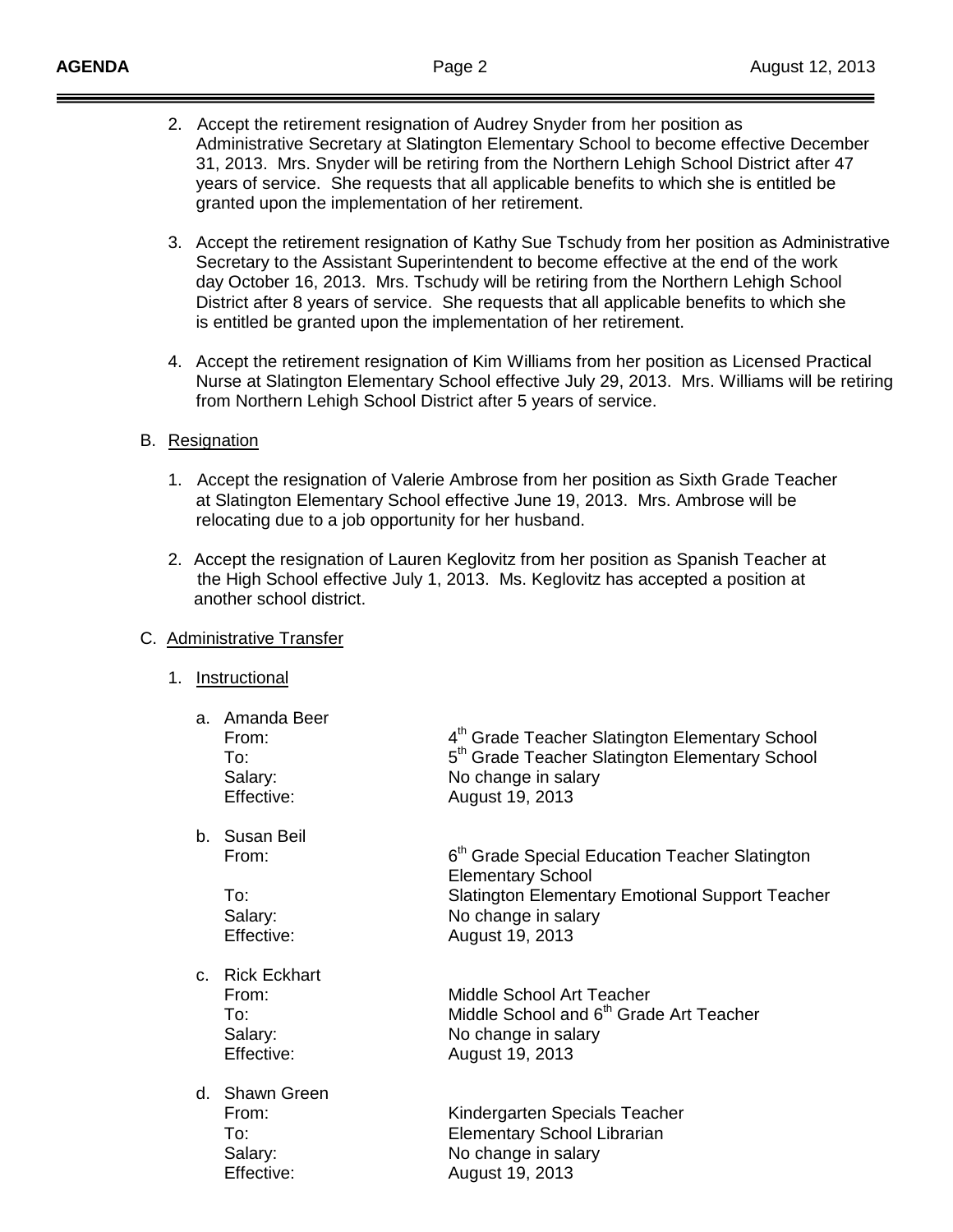Ξ ═  $=$ 

|                         |    | e. Alice Lieberman<br>From:<br>To:<br>Salary:<br>Effective: | Secondary ESL Teacher<br><b>District Wide ESL Teacher</b><br>No change in salary<br>August 19, 2013                                                                         |
|-------------------------|----|-------------------------------------------------------------|-----------------------------------------------------------------------------------------------------------------------------------------------------------------------------|
|                         | f. | <b>Thomas Mertus</b><br>From:<br>To:<br>Salary:             | <b>Elementary ESL Teacher</b><br>6 <sup>th</sup> Grade Special Education Teacher Slatington<br><b>Elementary School</b><br>No change in salary                              |
|                         |    | Effective:                                                  | August 19, 2013                                                                                                                                                             |
|                         |    | g. Kayla Perkowski<br>From:<br>To:<br>Salary:<br>Effective: | <b>Special Education Aide</b><br>Middle School Emotional Support Teacher<br>\$45,200 (Step 1 Bachelors on the 2013-2014 CBA<br>Salary Schedule)<br>August 19, 2013          |
|                         |    |                                                             |                                                                                                                                                                             |
|                         |    | h. Michelle Raber<br>From:<br>To:                           | Middle School Health & Physical Education Teacher<br>Middle School and 6 <sup>th</sup> Grade Physical Education<br>Teacher                                                  |
|                         |    | Salary:<br>Effective:                                       | No change in salary<br>August 19, 2013                                                                                                                                      |
|                         | i. | <b>Camille Vernarr</b><br>From:<br>To:                      | <b>Elementary Band Teacher</b><br>Half Time Elementary Band Teacher and Half Time<br>Kindergarten Specials Teacher                                                          |
|                         |    | Salary:<br>Effective:                                       | No change in salary<br>August 19, 2013                                                                                                                                      |
|                         | j. | Amy Zeiser<br>From:<br>To:<br>Salary:<br>Effective:         | <b>MS Emotional Support Teacher</b><br><b>HS Learning Support Teacher</b><br>No change in salary<br>August 19, 2013                                                         |
| Non-Instructional<br>2. |    |                                                             |                                                                                                                                                                             |
|                         |    | a. Karen Beltz<br>From:<br>To:<br>Salary:<br>Effective:     | <b>District Office Clerk Typist</b><br><b>Administrative Secretary Slatington Elementary School</b><br>\$38,650 (prorated for the 2013-2014 school year)<br>August 19, 2013 |
|                         |    | b. Kathleen Reese<br>From:<br>To:<br>Salary:<br>Effective:  | <b>Clerical Secretary Guidance Office</b><br>Administrative Secretary Peters Elementary School<br>\$38,150 (prorated for the 2013-2014 school year)<br>August 19, 2013      |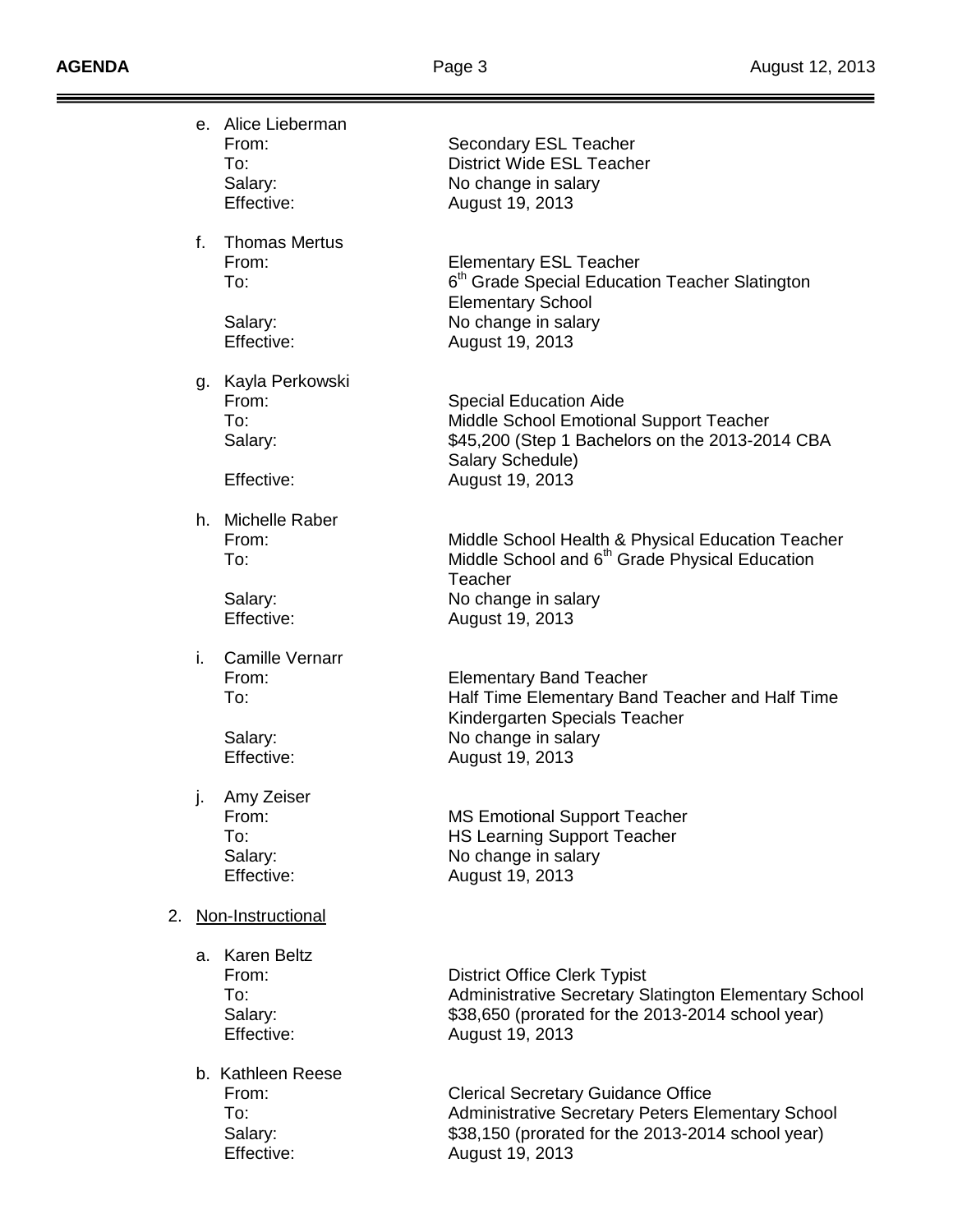### D. Appointment – Instructional

| 1. Ashlie Eckert<br>Assignment: | <b>Temporary Professional Employee</b><br>High School Spanish Teacher replacing Lauren Keglovitz<br>who resigned |
|---------------------------------|------------------------------------------------------------------------------------------------------------------|
| Salary:                         | \$45,200 (Step 1 Bachelors on the 2013-2014 CBA<br>Salary Schedule)                                              |
| Effective:                      | August 19, 2013                                                                                                  |
| 2. Steven Jonkman               | <b>Temporary Vacancy Replacement</b>                                                                             |
| Assignment:                     | <b>Slatington/Peters Elementary Music Teacher</b>                                                                |
|                                 | replacing an employee on family medical leave                                                                    |
| Salary:                         | \$45,200 prorated                                                                                                |
| Effective:                      | (Step 1 Bachelors on the 2013-2014 CBA Salary Schedule)<br>August 19, 2013                                       |
|                                 |                                                                                                                  |
| <b>Termination Date:</b>        | On or about January 22, 2014                                                                                     |

### E. Salary Adjustments

Acknowledge the following teachers who have completed the requirements per the Collective Bargaining Agreement that would entitle them to a salary increase for the 2013-2014 school year:

| 1. Lisa Colicigno<br>From:<br>To: | Step 6B<br>Step 6B+24 |  |
|-----------------------------------|-----------------------|--|
| 2. Michael Strohl<br>From:        | Step 4B               |  |

To: Step 4B+24

## F. Family Medical Leave

Approve the request of employee #6666 to take a Family Medical Leave beginning on August 19, 2013, for the birth of her first child. Employee will be using five (5) accumulated sick days and three (3) personal days and upon exhaustion of sick days and personal days, she is requesting a four week family medical leave. Employee plans to return to her current teaching position on September 30, 2013.

## G. Rescind Co-Curricular Appointment 2013-2014

- 1. Rescind the appointment of Adam Stofko in the amount of \$1,422.41 from his position as Assistant Boy's Soccer coach – shared stipend, for the 2013-2014 school year which was originally approved at the January 14, 2013 school board meeting.
- 2. Rescind the appointment of Eric Schmidt in the amount of \$1,422.41 from his position as Assistant Boy's Soccer coach – shared stipend, for the 2013-2014 school year which was originally approved at the January 14, 2013 school board meeting.

## H. Co-Curricular Appointments 2013-2014

| Susan Bachman             | <b>Elementary Scholastic Scrimmage</b>          | \$448.24   |
|---------------------------|-------------------------------------------------|------------|
| <b>Christopher Barnes</b> | MS Newspaper Advisor                            | \$468.92   |
| Susan Bowser              | MS Jr. Ntl. Honor Society Adv (Shared \$426.72) | \$142.24   |
| David Carroll             | Senior High Band Advisor                        | \$4,853.51 |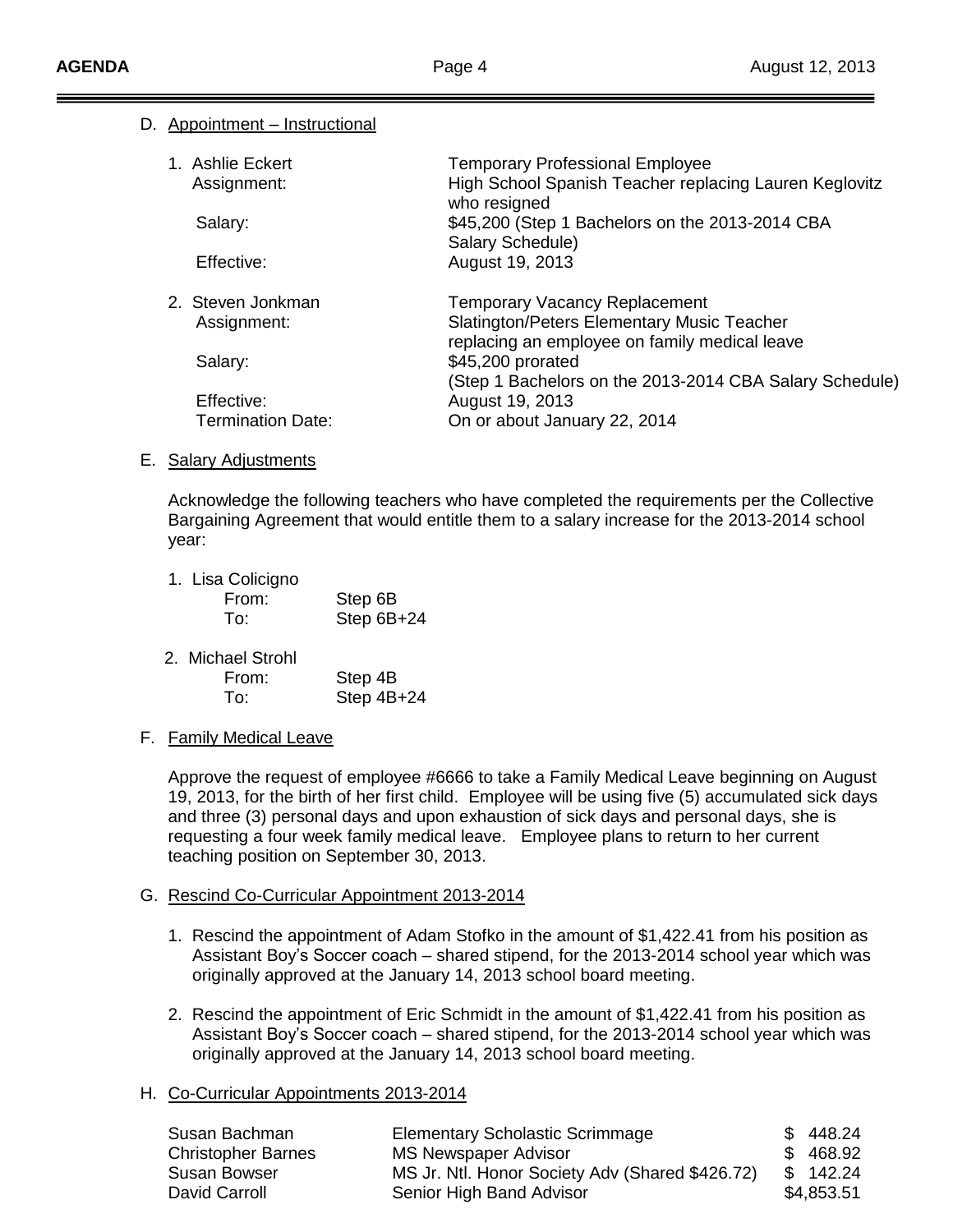$\equiv$ 

| David Carroll                        | <b>MS Band Director</b>                                                    | \$<br>710.26 |
|--------------------------------------|----------------------------------------------------------------------------|--------------|
| Elizabeth Chunko                     | <b>Senior Class Advisor</b>                                                | \$<br>650.50 |
| <b>Theresa Cinicola</b>              | Sophomore Class Advisor                                                    | \$<br>650.50 |
| Scott DeLong                         | Debate Advisor                                                             | \$1,420.54   |
| Scott DeLong                         | <b>National Honor Society</b>                                              | \$<br>506.84 |
| <b>Rick Eckhart</b>                  | MS Jr. Ntl. Honor Society Adv (Shared \$426.72)                            | \$<br>142.24 |
| <b>Renee Evans</b>                   | Sr. High Fall Intramurals - Tennis                                         | \$<br>829.81 |
| <b>Renee Evans</b>                   | Sr. High Spring Intramurals - Tennis                                       | \$<br>829.81 |
| <b>Julie Everett</b>                 | Sophomore Class Advisors                                                   | \$<br>650.50 |
| <b>Kimberly Filipovits</b>           | Middle School Yearbook Advisor                                             | \$<br>829.81 |
| <b>Kelly Follweiler</b>              | Freshman Class Advisor                                                     | \$<br>644.07 |
| <b>Scott Gerould</b>                 | <b>Assistant Track Coach</b>                                               | \$2,990.49   |
| <b>Jason Graver</b>                  | MS Jr. Ntl. Honor Society Adv (Shared \$426.72)                            | \$<br>142.24 |
| <b>Manny Guedes</b>                  | MS SpringIntramurals - Weightlifting                                       | \$<br>829.81 |
|                                      | <b>Assistant Baseball Coach</b>                                            |              |
| Stephen Hluschak<br>Stephen Hluschak |                                                                            | \$2,990.49   |
|                                      | Sr. High Winter Intramurals - Weightlifting<br><b>Senior Class Advisor</b> | \$<br>829.81 |
| Patricia Ingles                      |                                                                            | \$<br>650.50 |
| Steven Jonkman                       | Elementary Chorus (Shared \$606.84)                                        | \$<br>303.42 |
| Andrew Kern                          | Middle School Web Page Advisor                                             | \$<br>415.34 |
| Gregory King                         | Assistant Baseball Coach (JV)                                              | \$2,990.49   |
| Michael Lehtonen                     | Sr. High Winter Intramurals - Winter Track                                 | \$<br>829.81 |
| Michael Lehtonen                     | <b>Head Track Coach</b>                                                    | \$4,723.23   |
| Alice Lieberman                      | Academic Challenge Eight Advisor                                           | \$<br>448.24 |
| Derek Long                           | <b>Assistant Track Coach</b>                                               | \$2,990.49   |
| David Oertner                        | <b>Assistant Track Coach</b>                                               | \$2,990.49   |
| Erv Prutzman                         | <b>Head Baseball Coach</b>                                                 | \$4,723.23   |
| Michelle Raber                       | <b>MS Fall Intramural Net Sports</b>                                       | \$<br>829.81 |
| Michelle Raber                       | <b>MS Spring Intramural Net Sports</b>                                     | \$<br>829.81 |
| Michelle Raber                       | <b>MS Winter Intramural CPR</b>                                            | \$<br>829.81 |
| <b>Rachel Reiter</b>                 | <b>MS Chorus Advisor</b>                                                   | \$<br>710.26 |
| <b>Rachel Reiter</b>                 | Senior High Chorus Advisor                                                 | \$1,775.67   |
| Gina Rotondo                         | <b>Student Council</b>                                                     | \$2,129.66   |
| MaryAnne S.-Mattiola                 | Junior Class Advisor                                                       | \$<br>650.50 |
| MaryAnne S.-Mattiola                 | <b>Yearbook Advisor</b>                                                    | \$2,469.86   |
| Nicholas Sander                      | <b>Fall Play Director</b>                                                  | \$1,511.33   |
| Nicholas Sander                      | <b>Spring Musical Director</b>                                             | \$2,843.37   |
| <b>Eric Schmidt</b>                  | <b>Freshman Class Advisor</b>                                              | \$644.07     |
| <b>Eric Schmidt</b>                  | Assistant Boy's Soccer Coach                                               | \$2,844.82   |
| Stephen Shuey                        | <b>Junior Class Advisor</b>                                                | \$<br>650.50 |
| Anthony Thomas                       | Sr. High Fall Intramurals - Basketball                                     | \$<br>829.81 |
| Joseph Tout                          | Sr. High Spring Intramurals - Weightlifting                                | \$<br>829.81 |
| Joseph Tout                          | Sr. High Winter Intramurals - Weightlifting                                | \$<br>829.81 |
| <b>Denise Turoscy</b>                | Scholastic Scrimmage Advisor - HS                                          | \$<br>829.81 |
| <b>Denise Turoscy</b>                | Newspaper Advisor - HS                                                     | \$1,865.33   |
| <b>Randall Utsch</b>                 | Majorette/Band Advisor                                                     | \$2,129.66   |
| <b>Camille Vernarr</b>               | <b>Elementary Band Advisor</b>                                             | \$<br>809.12 |
| Amy Zeiser                           | Middle School Student Council Advisor                                      | \$1,281.47   |
|                                      |                                                                            |              |

# I. Co-Curricular Volunteers 2013-2014

Kyle Bender\* Assistant Cross Country Coach<br>
Chris Bennett Assistant Baseball Coach **Chris Bennett** Assistant Baseball Coach<br>
Kyle Follweiler Assistant Baseball Coach Kyle Follweiler Assistant Baseball Coach<br>Joseph Seremula\* Assistant Baseball Coach Joseph Seremula\* Assistant Baseball Coach<br>Mike Hofmann, Jr. Assistant Track Coach **Assistant Track Coach**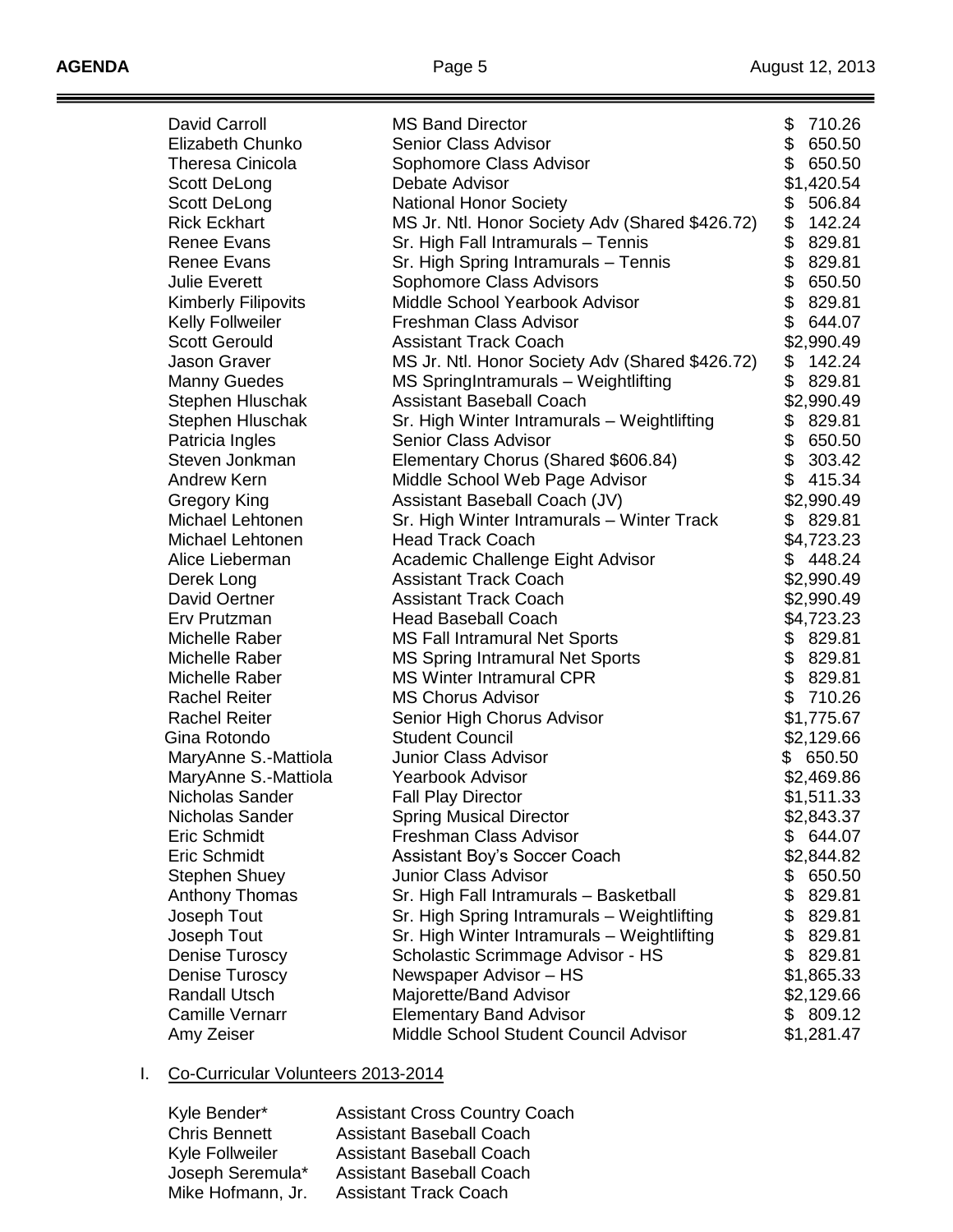| Megan Howells                                          | <b>Assistant Cheering Coach</b> |  |
|--------------------------------------------------------|---------------------------------|--|
| Katrina Wehr                                           | <b>Assistant Track Coach</b>    |  |
| * Pending Verification of Missing Personnel File Items |                                 |  |

### J. Assistant Athletic Director

Approve the appointment of Joseph Tout as Assistant Athletic Director for the 2013-2014 school year at a stipend of \$3,500.00. He will assist the Athletic Director in all Athletic Director duties and responsibilities and will be responsible for athletic fundraising activities.

#### K. Webpage Maintenance

- 1. Approve a stipend in the amount of \$500.00 for Mr. Andrew Kern for High School website maintenance and working with students during the 2013-2014 school year. Mr. Kern has constant contact with teachers, secretaries, and administrators in an effort to update the website on a daily basis with the latest information, handouts, and scheduled events. Stipend to be funded by the High School Student Activities Fund.
- 2. Approve a stipend in the amount of \$1,000.00 for Mr. Andrew Kern for maintenance and updates of the district website during the 2013-2014 school year. Stipend to be funded by superintendent's budget.
- 3. Approve a stipend in the amount of \$500.00 for Ms. Janet Bashore for maintenance and updates of the Peters Elementary website during the 2013-2014 school year. Stipend to be funded by Peters Elementary principal's discretionary account.
- 4. Approve a stipend in the amount of \$500.00 for Ms. Kori Dibilio for maintenance and updates of the Slatington Elementary website during the 2013-2014 school year. Stipend to be funded by Slatington Elementary principal's discretionary account.

### L. Game Workers 2013-2014

Approve the following list of people as Game Workers for the 2013-2014 school year. Game Workers consist of ticket sellers and takers, game announcers, scoreboard operators, timers, field judges, scorekeepers. Rate of pay is consistent with the rates approved on the 2013- 2014 Supplementary Personnel Salary Schedule.

| Dan Blazosky      |  |
|-------------------|--|
| Linda Brown       |  |
| Frank Carazo      |  |
| Allison Chruscial |  |
| John DeFrain      |  |
| Renee Evans       |  |
| Kelly Follweiler  |  |
| Jessica Frew      |  |
| Marshelle George  |  |
| Shawn Green       |  |
| Barry Herman      |  |
| Steve Hluschak    |  |
| Dick Jones        |  |
| Andrew Kern       |  |
| Mark Lavine       |  |
| Derek Long        |  |
| Andrew Lynn       |  |

Terry Bowman Jennifer Butz Elizabeth Case Eric DeAntonis Scott DeLong Alden Farber Rhonda Frantz Deb Frohnheiser Scott Gerould Stephen Haas Bobby Herzog Mike Hofmann Patricia Jones Greg King Mike Lehtonen Vonda Lorson **Steve Martinez**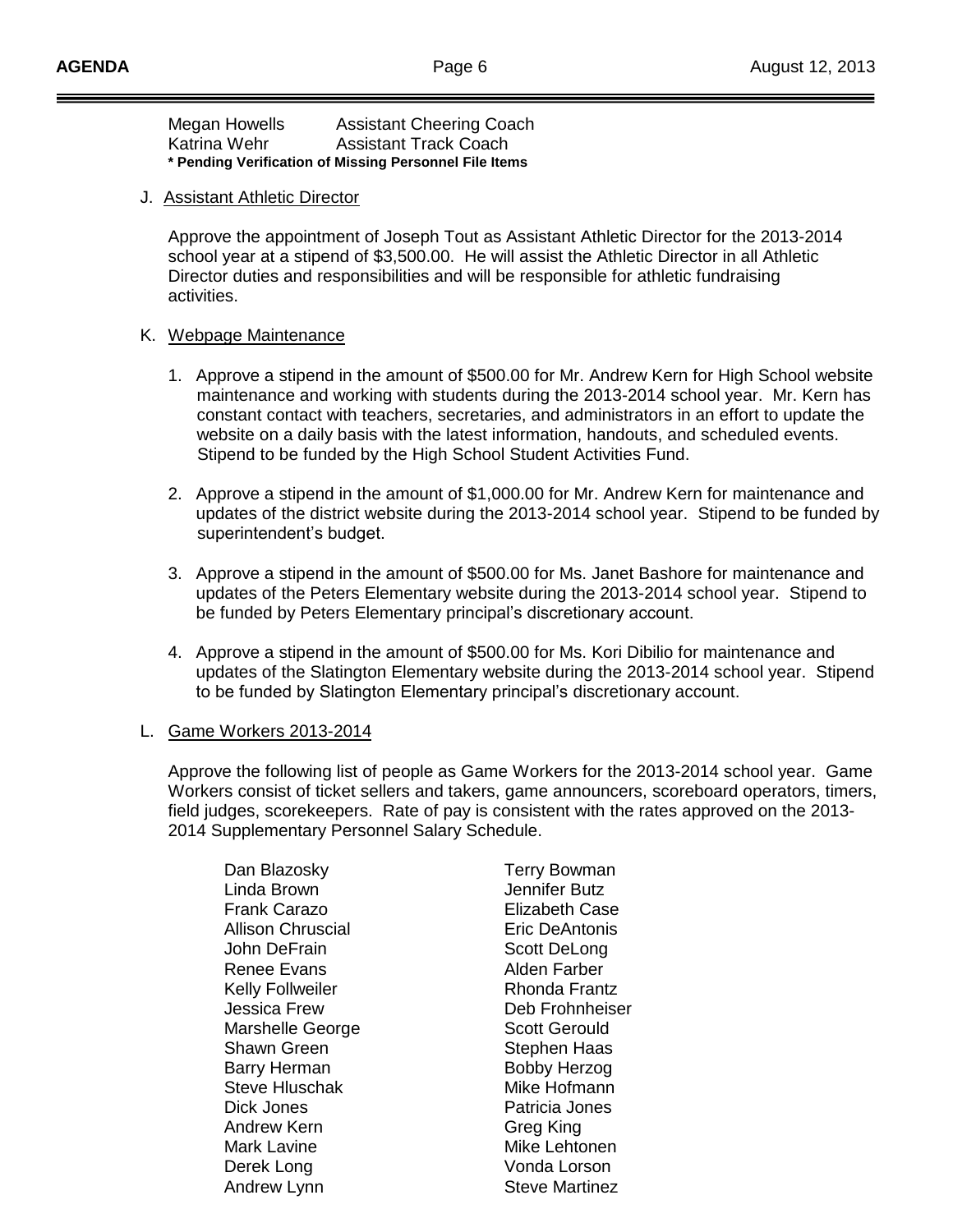Larry Meixsell, Jr. **Michael Mengel** Thomas Mertus **Sherri Molitoris** Jim Nonnemaker Kathy Nowlin David Oertner **Erv Prutzman** Michelle Raber Neese Kathleen Reese Dennis Rehrig Nancy Rehrig Gina Rotondo **Nicholas Sander** Eric Schmidt Paula Seiler Michael Strohl **International Strohl** Joseph Tout Katrina Wehr **Internal Studies** James Yadush Amy Zeiser

### M. Senior High Administrative Detention Supervisor

Approve to appoint Candice Saville as the Administrative Detention Supervisor in the senior high school. She will work Tuesday and Thursday from 2:30 p.m. to 4:00 p.m. throughout the 2013-2014 school year that warrants detention coverage. Salary will be \$20.00 per hour worked.

### N. Middle School Administrative Detention Supervisor

Approve to appoint Debra Knerr and Dawn Tulio as Administrative Detention Supervisors in the middle school. Mrs. Knerr will cover the Monday detentions from 2:20 p.m. to 3:20 p.m. and Mrs. Tulio will cover the Wednesday detentions from 2:20 pm to 3:20 p.m. They will work throughout the 2013-2014 school year on Mondays and Wednesdays that warrant detention coverage. Salary will be \$20.00 per hour worked.

### O. Saturday Detention Monitor

Approve to appoint Candice Saville as the Secondary Saturday Detention Monitor for the middle school and senior high school for the 2013-2014 school year, working 3 hours every Saturday that warrants detention coverage. Salary will be \$20.00 per hour worked.

### P. Substitute Detention Supervisor

Approve to appoint the following list of people as Substitute Secondary Detention Monitors for the senior high school for the 2013-2014 school year. Work will be on an as needed basis and compensation will be at a salary of \$20.00 per hour worked.

| Renee Evans     | Michael Lehtonen |
|-----------------|------------------|
| Patricia Ingles | Ellen Yenser     |
| Patricia Jones  |                  |

### Q. Substitute Saturday Detention Monitor

Approve to appoint the following list of people as Substitute Secondary Saturday Detention Monitor for the middle school and senior high school for the 2013-2014 school year, working as a substitute for 3 hours every Saturday that warrants substitute detention coverage. Salary will be \$20.00 per hour worked.

 Kelly Follweiler Patricia Ingles Patricia Jones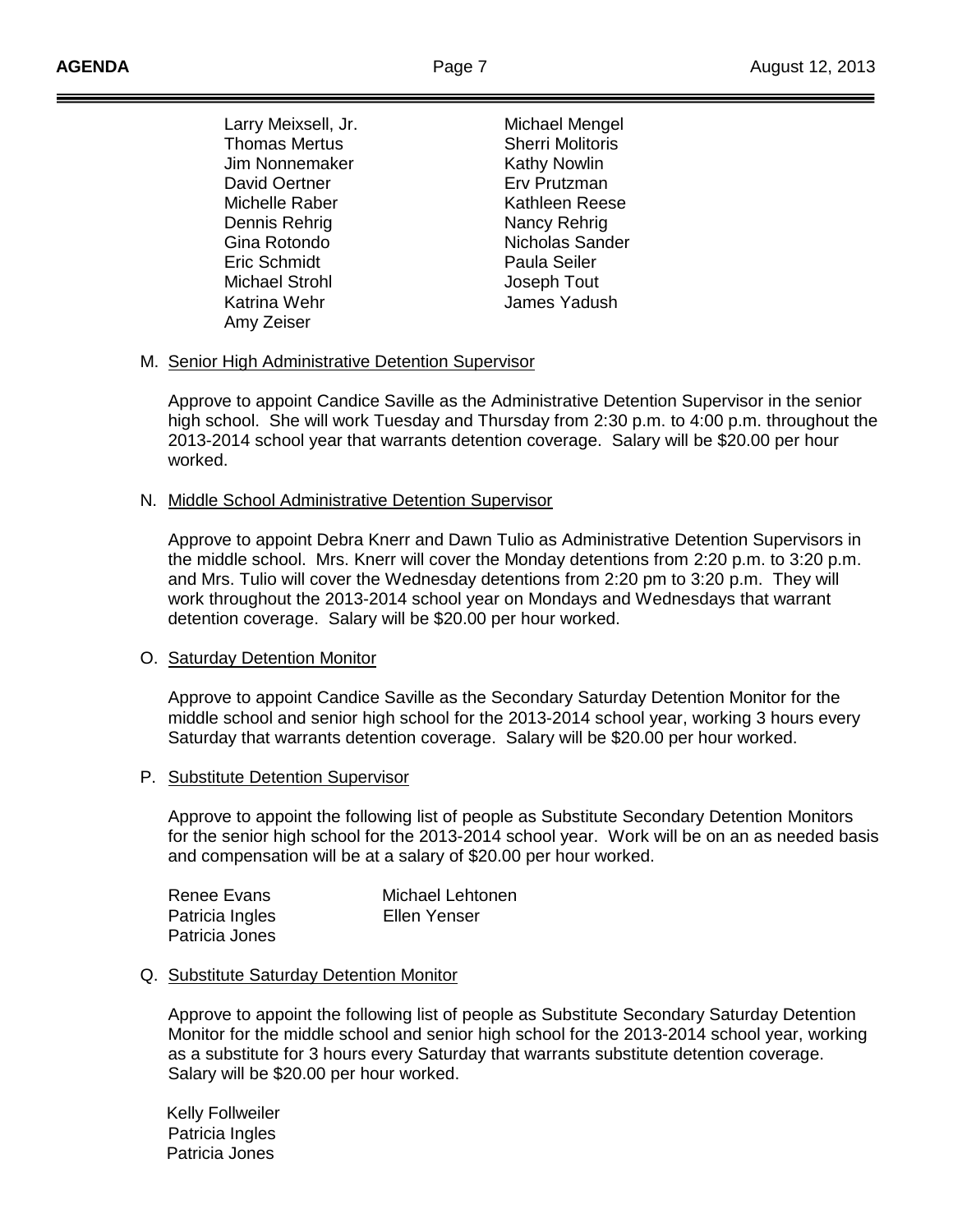## R. Professional Contracts

According to Article II – 1108, subsection (b) of the School Code: "a temporary professional employee, initially employed by a school district on or after June 30, 1996, whose work has been certified by the district superintendent to the secretary of the school district, during the last four (4) months of the third year of such service, as being satisfactory, shall thereafter be a professional employee" within the meaning of this article." Therefore, it is recommended to approve "professional employee" status as per the school code for the following teachers, who have satisfactorily completed three years of service to the Northern Lehigh School District:

| Elizabeth Chunko | Gina Rotondo    |
|------------------|-----------------|
| Lauren Keglovitz | Nicholas Sander |

Lauren Schuster

- S. Substitute
	- 1. Instructional

Approve the following substitute teachers for the 2013-2014 school year at the 2013-2014 substitute teacher rates as approved on the Supplementary Personnel Salary Schedule:

Jennifer Balliet – Elementary Thomas Battista – Health & Physical Education Janet Brostedt – Elementary Erin Charnick – Elementary & Special Education Jenimida Christiansen\* – Social Studies Lisa Cox – English, Special Education, Library & Art Christine DeLong – Elementary & Special Education Katie Fluke - Elementary Mary Frank – Art K-12 & ESL Cynthia Fritzinger - Elementary Laura Gregson\* - Elementary Ricky Guth – Citizenship Michele Harrison\* - Elementary & Reading Specialist Robin Hersh – Early Childhood Education Steven Jonkman - Music Dawn Kemery - Elementary Katherine Kern – Elementary Lori King – Elementary Jacquelyn Kinsella – Elementary & ESL Amber Kistler - Elementary Michelle Krill – Elementary Kayla Kromer\* - Elementary Ashley Krutsick – Elementary & Middle Level Math Samantha Lilly – Elementary & Special Education Donna Lobach-Berger\* – Elementary Deborah Magnotta – Elementary & Reading Specialist Stephanie Mohler – Elementary Robert Naugle - Math Christine Nemeh - Elementary & ESL Joseph Nester – Special Education & Social Studies Theresa Oliveira - Elementary Patricia Passick – Art K-12 Kayla Perkowski – Elementary & Special Education Amanda Radishofski – Elementary & Special Education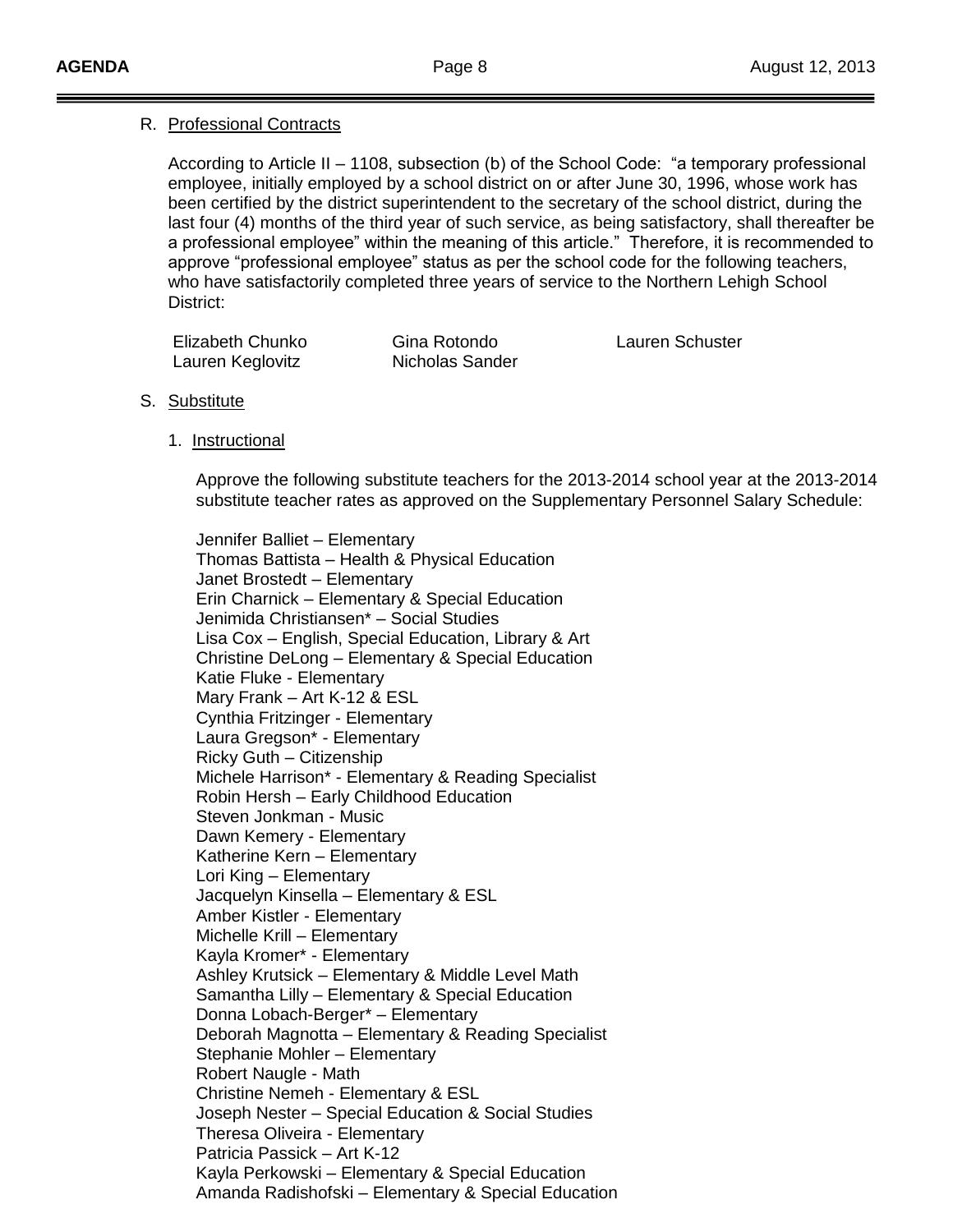Stephen Reimert – Social Studies Linda Sarver – Art Monique Seiler – Elementary & Middle Level English Courtney Seremula – Elementary, Special Education, MS English & Social Studies Samantha Sontag – Elementary & Middle Level Science Virginia Stevenson – Special Education, English, Social Studies, Middle Level Math Felecia Strauch - Elementary Gerald Strubinger – Social Studies Anthony Tulio – Elementary & Middle Level Math 7-9 Nina Weiss – Elementary Jane Wessner – Elementary Stephanie Yelles - Elementary **\*Pending Verification of Missing Personnel File Items**

- 2. Non-Instructional
	- a. Approve the following individuals as substitute secretaries/aides for the 2013-2014 school year at the 2013-2014 substitute rate as approved on the Supplementary Personnel Salary Schedule:

Claire Danko Kay O'Donnell Dima Hanna **Andrea Rosario** Janice Herzog Christine Sigley Joseph Heyer **Catherine Smith** Jamie Kuhns **Rosetta** Strohl Lisa Lamon **Kathleen Troxell** Lynne McGeehan Tina Williams Melanie Mohr

Maureen McCullion **Maureen McCullion** Janice Wasilkowski

b. Approve the following individuals as substitute cafeteria workers for the 2013-2014 school year at the 2013-2014 substitute rate as approved on the Supplementary Personnel Salary Schedule:

Gail Bauer Laura Landis Schelene Fritzinger **Andrea Rosario** Rosa George **Christine** Sigley Dima Hanna **Kathleen** Troxell Jamie Kuhns

Elaine Bilous **Maureen McCullion** Joseph Heyer Janice Wasilkowski

c. Approve the following individuals as substitute custodians for the 2013-2014 school year at the 2013-2014 substitute rate as approved on the Supplementary Personnel Salary Schedule:

| <b>Steven Andrews</b>                      | Kay O'Donnell        |  |
|--------------------------------------------|----------------------|--|
| <b>Gail Bauer</b>                          | John Passaro*        |  |
| <b>Theresa Hall</b>                        | Rosetta Strohl       |  |
| Joseph Heyer                               | Matthew Waters*      |  |
| Stephen Hunsicker*                         | <b>Robert Wetzel</b> |  |
| *Pending Verification of Missing Documents |                      |  |

**V. CONFERENCES**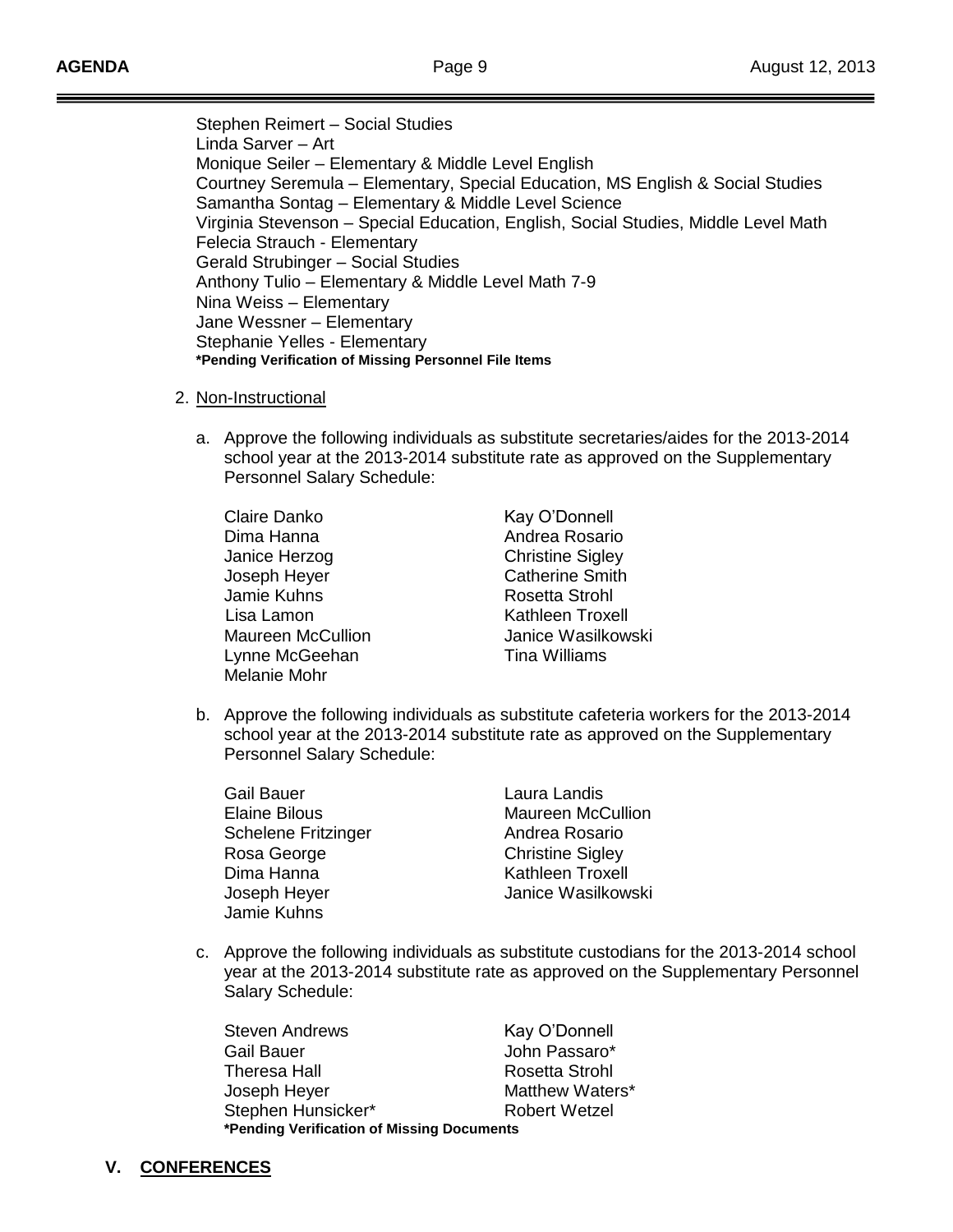## **VI. POLICY**

### Non-Resident Students

Approve the request of the parents of a first grade student at Peters Elementary School, and a fourth grade student at Slatington Elementary School who are moving into Washington Township, to allow their students to begin the 2013-2014 school year in Northern Lehigh School District in accordance with school board policy #202. Settlement on their house is scheduled for September 3, 2013.

## **VII. CURRICULUM AND INSTRUCTION**

- A. Approve to authorize the superintendent to execute a letter of agreement for the 2013-2014 academic year with the Center for Humanistic Change, Inc. to provide Student Assistance Program (SAP) Liaison services. The Student Assistance Teams in our school district will use these services. **(Attachment #1)**
- B. Approve to authorize the superintendent to execute an agreement between the Northern Lehigh School District and the Carbon Lehigh Intermediate Unit #21 to provide special education services for the 2013-2014 school year. **(Attachment #2)**
- C. Approve to authorize proper officials to enter into an agreement between the Northern Lehigh School District and Behavioral Health Associated Licensed Private Academic School for the purpose of furnishing regular education or special education programs for students for the 2013-2014 school year. **(Attachment #3)**
- D. Authorize Community Services for Children to operate the Head Start Pre-K program at Peters Elementary School from September 3, 2013 through May 20, 2014. The only obligation of the district is to provide one classroom. **(Attachment #4)**
- E. Induction Program

Approve the following teachers as helping teachers in the Northern Lehigh School District Induction Program for the 2013-2014 school year:

| <b>Helping Teacher</b> | Inductee      | Stipend  |
|------------------------|---------------|----------|
| <b>Timothy Hauck</b>   | Ashlie Eckert | \$750.00 |

## **VIII. OLD BUSINESS**

## **IX. NEW BUSINESS**

A. RESOLVED, the Board of Education approves the Resolution Supporting Removal of Article XVI-C from the Public School Code of 1949, as presented. **(Attachment #5)**

## **X. FINANCIAL**

- A. Approve the Following Financial Reports:
	- 1. General Fund month of June
	- 2. NLMS Student Activities Account months of May, June and July
	- 3. NLHS Student Activities and Scholarship Account months of May, June and July

Approve the Following List of Bills:

1. General Fund month of June, July & August 2013